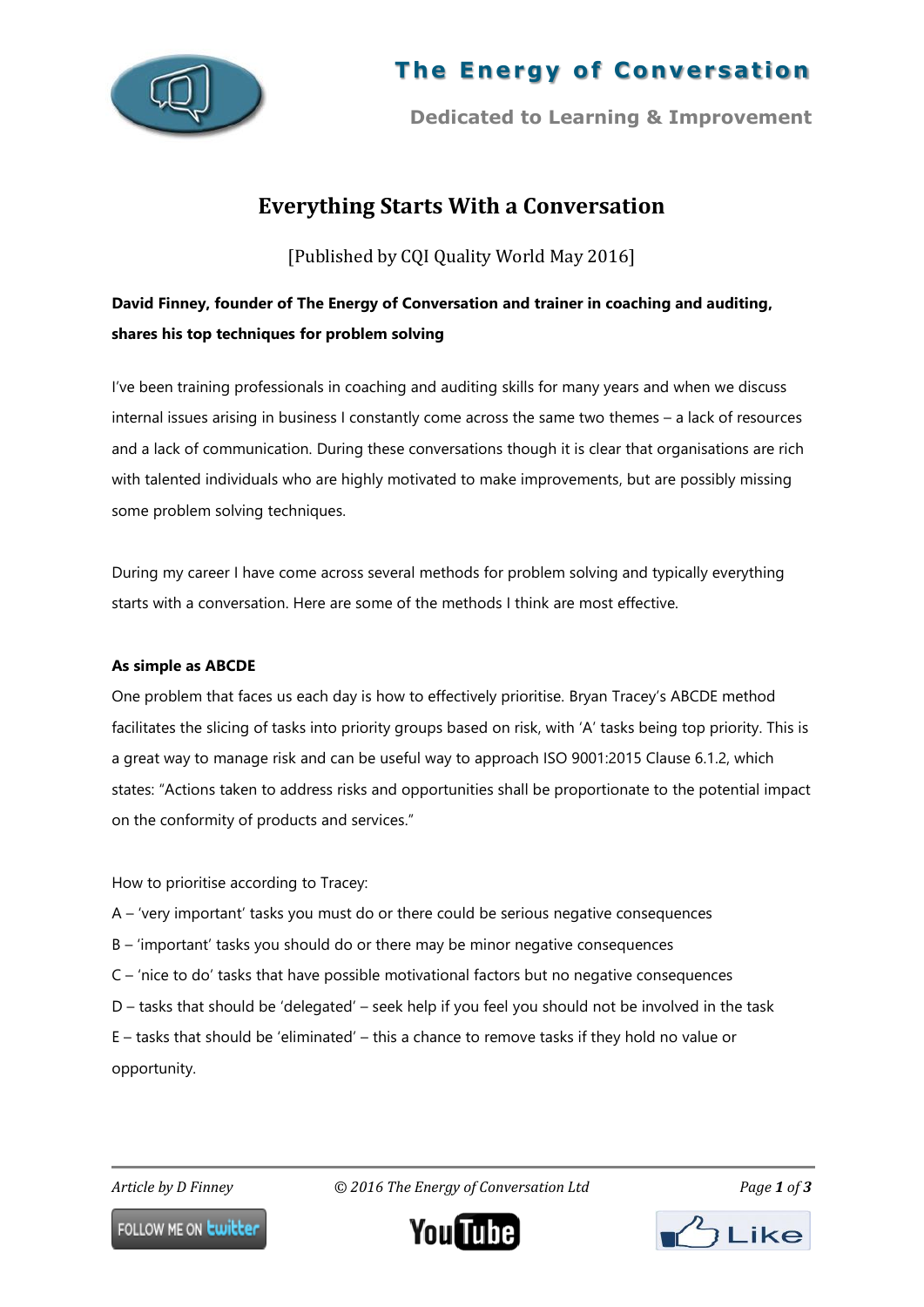#### **Try on a new hat**

Edward de Bono created a skilful method of promoting creativity in problem solving using a structured and fun way of talking through an issue. The process requires a facilitator and the 'hats' can be virtual or represented by images. Each hat signifies a stage in the problem-solving process. First, everyone puts on the blue hat to look at the big picture and then they try on each hat, in turn, to focus everyone on thinking in a detailed cohesive way during each phase of the process.

A hat is assigned to each step in the process, as follows:

Blue hat – What is the issue? What is the scope of the discussion?

White hat – What do we know for sure? What data is available to us? Only review the facts during this phase.

Red hat – What do we feel about it? What is our gut feeling? Focus on emotions in this phase.

Green hat – What ideas do we have? What could we do? Creativity only in this phase, there should be no criticism or cynicism and anything goes, the more outlandish the ideas the better.

Yellow hat – What benefits might some of these ideas bring? What advantages do they have? Be optimistic and positive in this phase.

Black hat – What concerns do we have over the ideas expressed? How practical are they? What expense might be involved? Don't be afraid to challenge ideas.

Blue hat – Then the team should return to the blue hat and assess: where have we got to in addressing the issue? Has the scope widened? Do we have a solution or a possible path to a solution?

ISO 9001:2015, Clause 5.1.1h, emphasises the importance of engaging, directing and supporting people to contribute to the effectiveness of the quality management system. Using the six thinking hats technique fosters this engagement and enables a 360-degree perspective and input from all those involved in the process.

### **Think positively**

When things appear to go wrong in a process motivating your team is vital. Appreciative coaching consists of gathering the team together and spending an hour simply talking about what is going well to accentuate the positive.

Taking time out to appreciate the strengths of the people in the team, the software, the hardware, the machinery, all aspects of the process can be very motivational and might just lead to further

٦

*Article by D Finney © 2016 The Energy of Conversation Ltd Page 2 of 3*

FOLLOW ME ON **Lwitter**